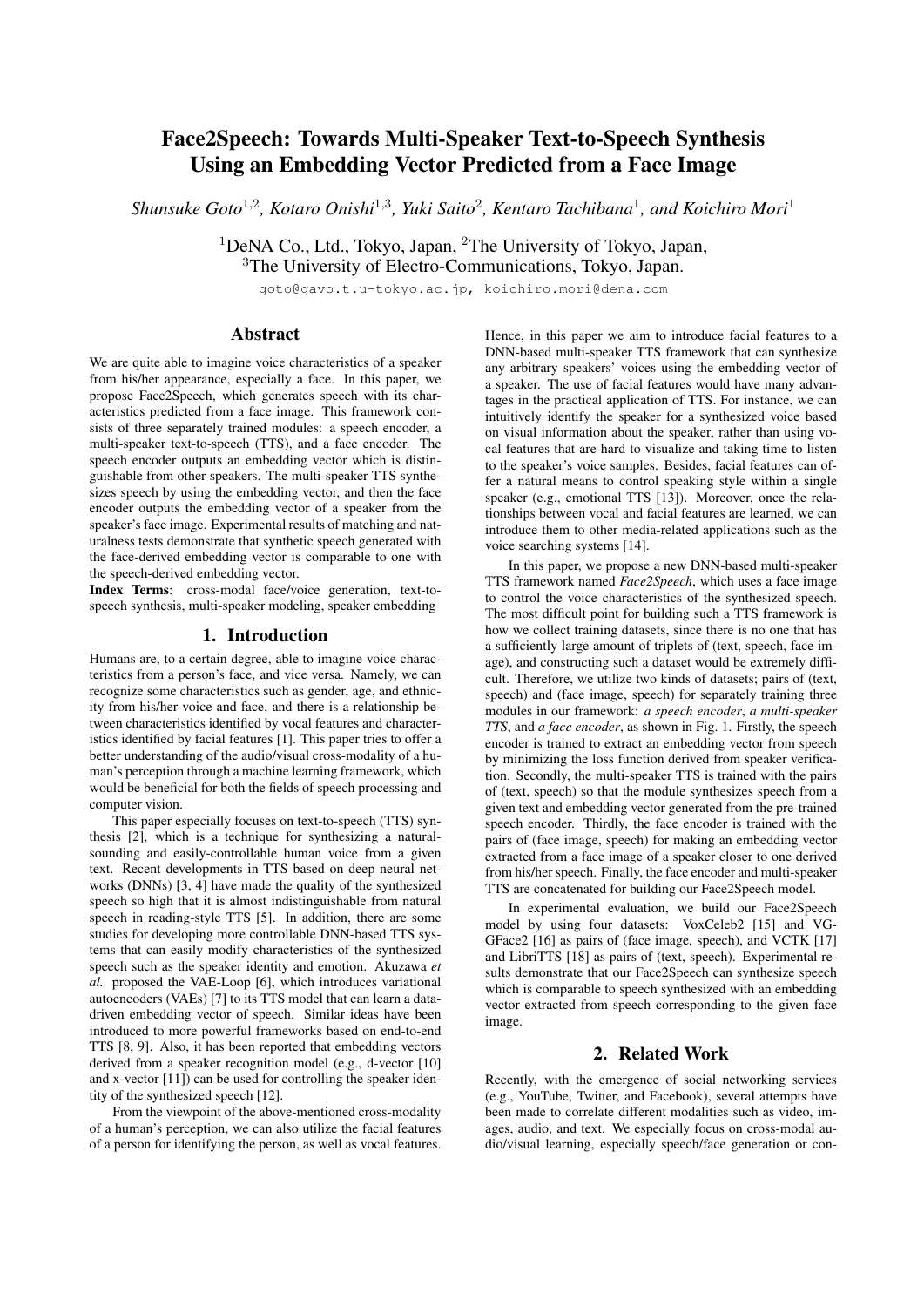

Figure 1: *Overview of Face2Speech. This framework consists of three separately trained modules: 1) speech encoder, 2) multi-speaker TTS, and 3) face encoder. After training, speech can be synthesized from a given text and a face image.*

version. Oh *et al*. [19] proposed a model that maps speech to face by predicting facial features from spectrogram. Ohsugi *et al*. [20] developed a method that converts face to eigenvoice [21] based on subjective impressions. Not only generating one type of data from the other type of data, but conversion from the two types of data (e.g., facial features and acoustic features) of a source speaker to those of a target speaker has been proposed [22].

There have been a few approaches of multi-modal TTS synthesis using text, speech and face. Székely et al. [23, 24] developed a TTS system that synthesizes speech in a voice style predicted from facial expressions. The TTS system proposed by Schroeter *et al*. [25] encompasses speech synthesis and face visualization with lips synchronized with the speech. Our work differs from these works in that the Face2Speech model synthesizes speech with characteristics predicted from a face image.

# 3. Face2Speech Model

As shown in Fig. 1, the three modules in our Face2Speech model are separately trained. Each of the modules: the speech encoder, the multi-speaker TTS, and the face encoder, is trained with speech, (text, speech), and (face image, speech), respectively.

# 3.1. Speech Encoder

Embedding vectors, which capture the characteristics of speakers, have often been used for speaker verification [26, 27]. The speech encoder in our framework follows a method proposed by Wan *et al* [26]. A log-Mel spectrogram is fed to the speech encoder for extracting an embedding vector. In training the speech encoder, each mini-batch consists of  $M \times N$  utterances; each of the  $N$  different speakers has  $M$  utterances. Let the L2-normalized embedding vector of the *j*th speaker's *i*th utterance be  $e_{ji}$   $(1 \le j \le N, 1 \le i \le M)$ . The centroid of the embedding vectors from the jth speaker is defined as  $\mathbf{c}_j = \frac{1}{M} \sum_{m=1}^{M} \mathbf{e}_{jm}$ . The element of the similarity matrix  $\mathbf{S} = (S_{ji,k}^N)_{(N\cdot M)\times N}$  is then defined as a cosine similarity:

$$
S_{ji,k} = w \cdot \cos\left(\mathbf{e}_{ji}, \mathbf{c}_k\right) + b,\tag{1}
$$

where  $w$  and  $b$  are trainable scalar parameters. By using the similarity matrix S, the generalized end-to-end loss (GE2E **Loss**) function for training the speech encoder  $L(\cdot)$  is defined as

$$
L\left(\mathbf{S}\right) = \sum_{i,j} \left( -\log \frac{\exp \left(S_{ji,j}\right)}{\sum_{k=1}^{N} \exp \left(S_{ji,k}\right)} \right). \tag{2}
$$

This loss function has an effect of making the cosine similarity of embedding vectors of the same speaker larger and those of the other speakers smaller.

### 3.2. Multi-speaker TTS

We employ statistical parametric speech synthesis [28] for a multi-speaker TTS model that consists of duration and acoustic models. The duration model outputs the number of frames from the joint vector of linguistic features per phoneme and embedding vectors per utterance, which are obtained by the speech encoder. On the other hand, the acoustic model generates acoustic features (i.e., Mel-cepstral coefficients (MCEPs), log  $F_0$ , and an aperiodicity measure) from the joint vector of linguistic features and the embedding vectors frame by frame. Both of the models are trained to minimize the mean squared error (MSE Loss) between the target features (i.e., the duration or acoustic feature) and output vectors of the models.

#### 3.3. Face Encoder

We prepare pairs of a face image and speech for training the face encoder. The input for the face encoder is a face image of a speaker and the output is the centroid of the embedding vector extracted from utterances of the speaker. A possible choice for the loss function of the face encoder would be the MSE Loss. However, since the embedding vector of the speech encoder is learned by minimizing the cosine similarities, it is not guaranteed that the face encoder trained to minimize the MSE Loss will output the embedding vector that minimizes the cosine similarities to the embedding vector of a target speaker. Therefore, we employ the loss function for the face encoder similar to Eq.  $(2)$ . Let M be the number of utterances of the speaker in a mini-batch, and  $\tilde{M}$  be the number of all utterances of the speaker. While in the speech encoder, the centroid of the jth speaker is calculated in each mini-batch as  $\mathbf{c}_j = \frac{1}{M} \sum_{m=1}^{M} \mathbf{e}_{jm}$ , the centroid in the face encoder is calculated from the output of the speech encoder as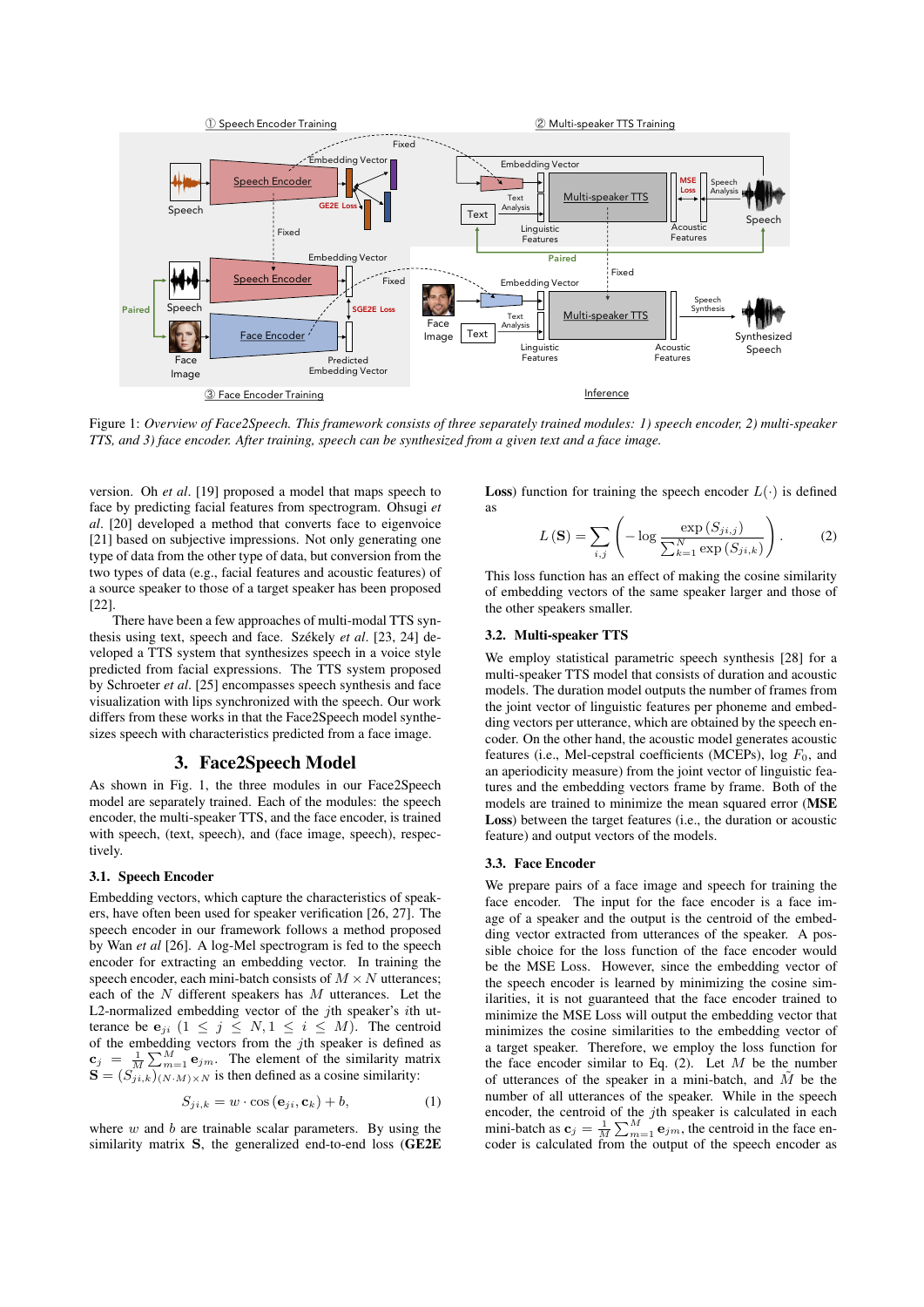$\tilde{\mathbf{c}}_j = \frac{1}{\tilde{M}} \sum_{m=1}^{\tilde{M}} \mathbf{e}_{jm}$ , and it is constant in each mini-batch. Therefore, the similarity matrix of the face encoder  $\tilde{S}_{ii,k}$  is defined as

$$
\tilde{S}_{ji,k} = w \cdot \cos\left(\mathbf{e}_{ji}, \tilde{\mathbf{c}}_k\right) + b. \tag{3}
$$

Once given the similarity matrix, the loss is calculated by Eq. (2). Since training a face encoder can be considered as supervised learning, we name the loss function supervised GE2E loss (SGE2E Loss).

# 4. Experiments

## 4.1. Dataset

VoxCeleb2 [15] and VGGFace2 [16] were used as pairs of face image and speech. VoxCeleb2 is a dataset that contains videos of more than 6,000 celebrities taken from YouTube. VGGFace2 is a large image dataset whose identities overlap with Vox-Celeb2. Since we required pairs of a face image and speech to train the face encoder, it would be possible to train the face encoder using pairs of a face image and a corresponding speech which are extracted from a video dataset, i.e., VoxCeleb2. However, because many of the videos we used had low resolution, cropping errors frequently occurred. In addition, since cropped face images lacked fine details of the original face, they were not suitable for feature extraction. We find that the face images from VGGFace2 have higher resolution compared to ones from VoxCeleb2. Therefore, we used face images from VGGFace2, and the speech from VoxCeleb2. We used images and speech of 5,993 speakers for training, and those of 118 speakers for evaluation.

VCTK [17] and LibriTTS [18] were used as pairs of text and speech. We used utterances given by 108 speakers from VCTK and 805 speakers from LibriTTS. 847 speakers were used for training, and 66 speakers for evaluation. Both datasets have cleaner speech than VoxCeleb2. All speech samples were downsampled to 16 kHz.

#### 4.2. Experimental Conditions

## *4.2.1. Speech Encoder*

The length of window, hop size, and FFT were set to 400 (25 ms), 160 (10 ms), and 512 (64 ms) samples, respectively. We used 40-dimensional log Mel-spectrograms as an input and 256-dimensional embedding vectors as an output. The speech encoder consisted of three long short-term memory (LSTM) layers with 768 hidden units and one linear output layer with 256 units. The activation function for hidden layers was tanh. The number of speaker  $N$  and that of utterances  $M$  in each mini-batch were set to 32 and 4, respectively. The number of training epochs was 500, and the Adam optimizer [29] with its learning rate setting to  $10^{-5}$  was used for the training.

#### *4.2.2. Multi-speaker TTS*

The joint vector of 420-dimensional phoneme-wise linguistic features (e.g., phoneme identity and accent type) and 256 dimensional embedding vectors obtained from the speech encoder was fed into the duration model. We used WORLD vocoder [30] (D4C edition [31]) for the acoustic feature extraction. The acoustic features consisted of 40-dimensional MCEPs,  $log F_0$ , an aperiodic measure, their dynamic features (i.e.,  $\Delta$  and  $\Delta\Delta$ ), and voiced/unvoiced flag every 5 ms. Namely, the dimensionality of the acoustic features was 127. The joint vector of the linguistic features and the embedding vectors per frame was fed into the acoustic model. The acous-



Figure 2: *PCA visualization of embedding vectors extracted from speech encoders trained with (a) VoxCeleb2, VCTK, and LibriTTS or (b) VoxCeleb2.*

tic sequence transitions were generated by utilizing the explicit relations between the static and dynamic features [32]. The WORLD vocoder was used for synthesizing a speech waveform from the generated acoustic features. Inputs of the duration and acoustic models were normalized to be within [0.01, 0.99], and outputs of those were normalized to have zero mean and unit variance using the training data. The embedding vectors were averaged over each utterance. Both of the duration and acoustic models consisted of three bi-directional LSTM layers with 512 hidden units. The activation function for hidden layers was tanh. The number of training epochs was 40, and the Adam optimizer with its learning rate setting to  $10^{-4}$  was used for the training.

### *4.2.3. Face Encoder*

The input size of a face image was scaled to  $160 \times 160$ . The value of each pixel is normalized to be within  $[-1.0, 1.0]$ . Flip transformation was used for data augmentation. We used a pretrained face detection model<sup>1</sup> for extracting face images from VGGFace2. Images in which the recognition model failed to detect a face were not used. The embedding vectors obtained from the speech encoder were used as an output, which were averaged over all utterances from the same speaker. VGG19 [33] was used as the network architecture. The number of training epochs was 124, and the Adam optimizer with its learning rate setting to  $2.0 \times 10^{-3}$  was used for the training.

#### 4.3. Investigation into effects of datasets on training speech encoder

The speech encoder is a model which maps speech to speaker identity without text. It has been reported that differences of environment among datasets did not unfavorably affect the quality of synthesized speech and similarity between synthesized speech and original speech, even if multiple datasets were used for training the speech encoder [34]. However, in the proposed method, we should pay attention to the use of multiple datasets because the datasets used for training the TTS and the face encoder models are different. In a preliminary experiment, we compared two speech encoders: one was trained with Vox-Celeb2, VCTK, and LibriTTS, and the other was trained with VoxCeleb2 only.

Figure 2 shows embedding vectors extracted from speech encoders trained with (a) the above-mentioned three datasets and (b) VoxCeleb2 only. We can observe that embedding vectors extracted by the two encoders have a tendency to construct

<sup>1</sup>https://github.com/ipazc/mtcnn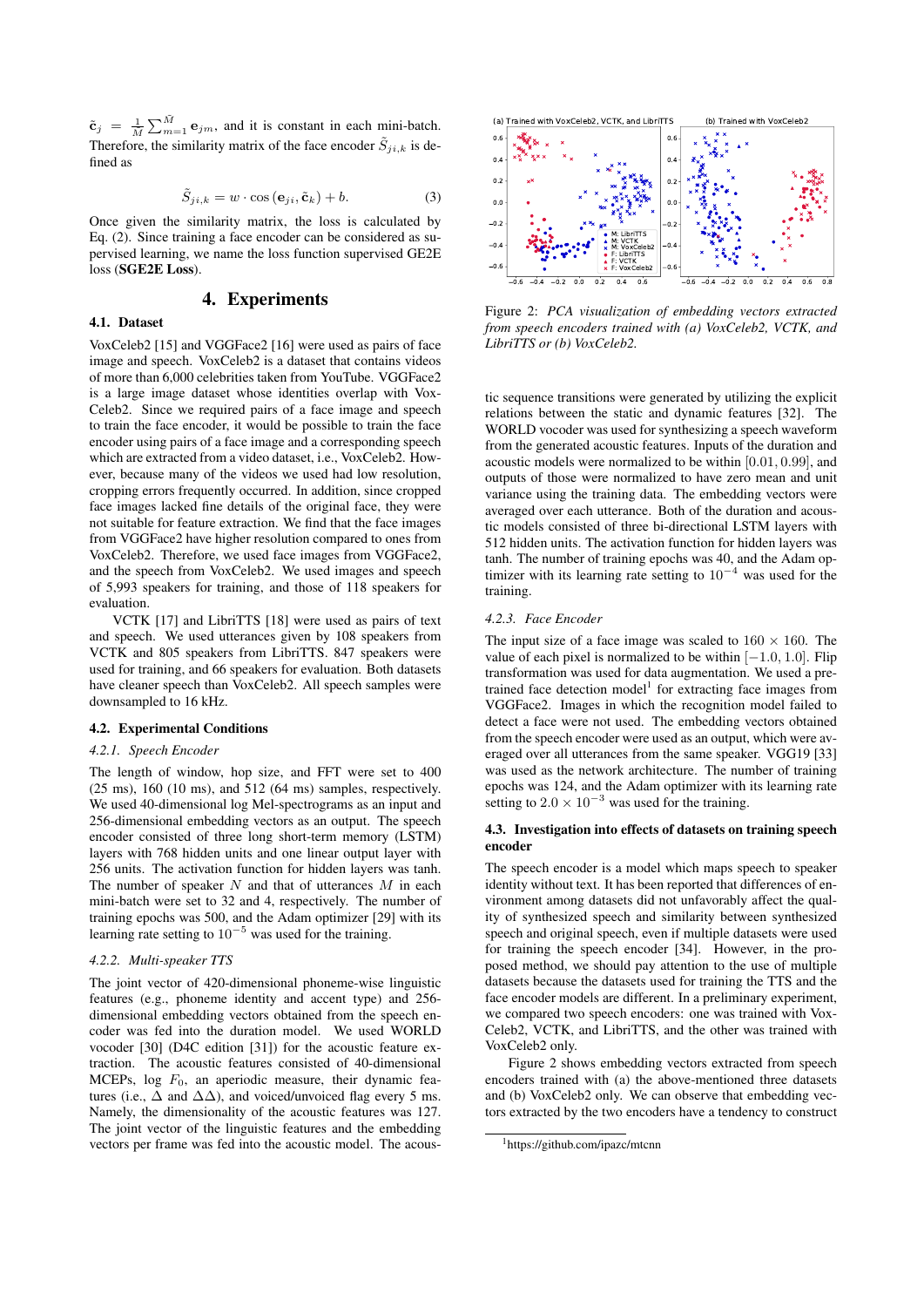

Figure 3: *PCA visualization of the embedding vectors extracted from natural speech, SYNTH-FACE's speech and SYNTH-SPEECH's speech.*

a cluster differentiated by speaker gender. Also, we can infer from Fig. 2(a) that the dataset differences contribute to the cluster construction in the embedding space, in addition to the gender difference. Meanwhile, this tendency does not appear in the embedding space learned by the speech encoder trained with VoxCeleb2 only, as shown in Fig. 2(b). These results indicate that the speech encoder tends to capture not only the speaker identity, but also the dataset identity, which is unfavorable for building the Face2Speech model whose multi-speaker TTS is trained with datasets different from the speech encoder training. Therefore, in the following evaluations, we used VoxCeleb2 for training the speech encoder.

## 4.4. Evaluation

Since there is no conventional method that can be compared to the proposed method, we prepared two systems in this framework for synthesizing speech: SYNTH-SPEECH and SYNTH-FACE. For evaluation, we used a dataset of test speakers. The difference between the two systems was how to generate embedding vectors. While the embedding vector of SYNTH-SPEECH was made by applying the speech encoder to the utterances of the speaker, that of SYNTH-FACE was generated by applying the face encoder to the face images of the speaker. Since the face encoder was trained to minimize the SGE2E loss between the embedding vector from the speech encoder and output vector from the face encoder, SYNTH-SPEECH can be considered as the upper bound of this framework.

#### *4.4.1. Visualization of embedding space*

In this evaluation, we made a PCA visualization of the embedding vectors. Figure 3 shows the visualization of the embedding vectors extracted from natural speech, SYNTH-FACE's speech and SYNTH-SPEECH's speech. Although the points of each speaker's SYNTH-FACE are located not necessarily close to the speaker's SYNTH-SPEECH, the points of SYNTH-FACE are located close to the points of the natural speech or SYNTH-SPEECH of the same gender. In addition, from a qualitative point of view, SYNTH-FACE's synthesized speech is as various as that of SYNTH-SPEECH.

Table 1: *Matching scores on a four-point scale and preference scores of naturalness with 95% confidence intervals. Note that the lower matching score is the better, while the higher preference score is the better.*

| System              | <b>Matching Score</b> | Preference score |
|---------------------|-----------------------|------------------|
| SYNTH-FACE          | $2.01 + 0.07$         | $0.548 + 0.049$  |
| <b>SYNTH-SPEECH</b> | $1.91 + 0.06$         | $0.452 + 0.049$  |

#### *4.4.2. Matching evaluation*

We evaluated how well the synthesized speech using an embedding vector extracted from a face image of the speaker matches the face image. We conducted a matching evaluation test. We employed the same systems for synthesizing speech as described in Section 4.4, and 30 subjects participated in each evaluation. We prepared pairs of a person's face image and a speech sample with an embedding vector extracted from the face image or speech utterances of the person. Each subject was given 20 pairs of samples, and asked to score how well the synthesized speech matches the corresponding face image. The score is on a scale of 1 to 4: 1) Match well, 2) Match moderately, 3) Match slightly, and 4) Not match. $2$  Following [35], we employed this scoring metric.

The second column of Table 1 shows the result of matching evaluation. We observed that the score of SYNTH-FACE was slightly higher than SYNTH-SPEECH, but there was no significant difference between the two systems. This result indicates that as far as humans can recognize, synthesized speech made with the face-derived embedding vectors matches the presented face as well as speech made with the speech-derived embedding vectors.

#### *4.4.3. Naturalness evaluation*

We conducted a preference AB test to evaluate the naturalness of the synthesized speech. 30 listeners participated in the evaluation. Each listener evaluated 10 pairs of speech samples generated by the two systems, and chose the natural-sounding one.

The third column of Table 1 shows the result of the naturalness evaluation. We found that the score of SYNTH-FACE was not significantly different from that of SYNTH-SPEECH. The results demonstrate that by using only one face image, we can generate speech as natural as the speech generated from voice samples, which will lead to practical application of TTS.

#### 5. Conclusion

We proposed a DNN-based multi-speaker TTS framework named Face2Speech, which used a single face image to control the speaker identity of synthesized speech. Experimental results of matching and naturalness tests demonstrated that the Face2Speech model was comparable to a multi-speaker TTS model using a speech-derived embedding vector. In future work, we need to make clear how much subjective matching evaluation and speaker characteristics are correlated, and make detailed investigation of objective evaluation. In addition, although we used a WORLD vocoder for speech synthesis, we need to investigate the effect of incorporating a neural vocoder, because it is expected to produce better quality speech and to make it easier to recognize differences between speakers.

<sup>2</sup>Our samples are provided at https://dena.github.io/Face2Speech/